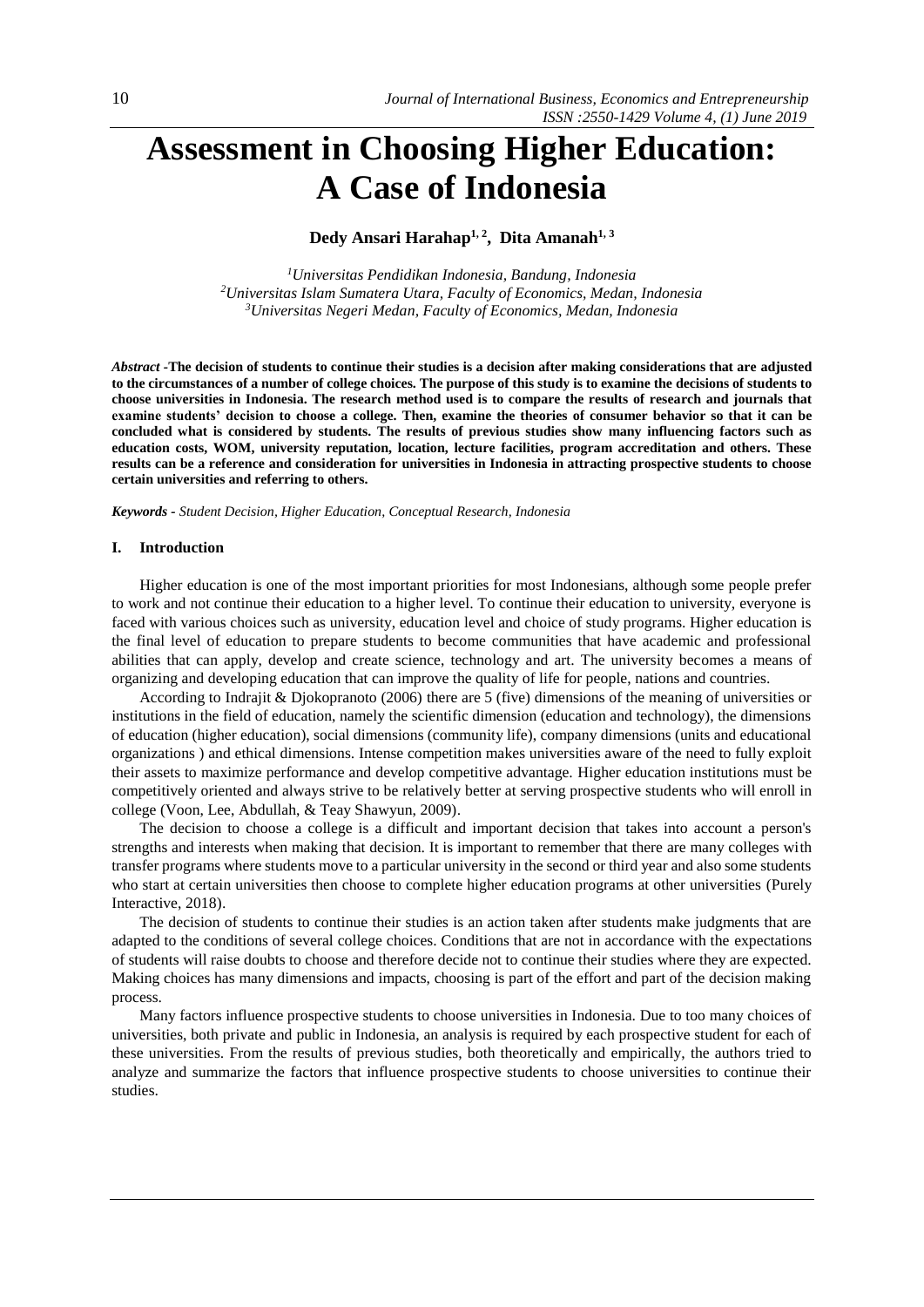# **II. Literature Review**

## **Student Decisions**

The decision of students to continue their studies where they want plays an important role for their future success. If reality does not meet expectations, success will be uncertain. The act of choosing a university has many dimensions and impacts which are part of the resolution effort and part of the decision making process (Harahap, Hurriyati, Gaffar, & Amanah, 2018).

Student decisions are one of the important factors for universities because their decisions are key to the continuity of the college cycle. Students are assets for universities. The decisions taken by students are basically consumers' decisions in choosing universities as a place to continue their studies, which are mostly explained in consumer behavior (Harahap, Hurriyati, Gaffar, Wibowo, & Amanah, 2017). The study of university selection decisions usually focuses on the factors that influence it. Chapman (1981) suggested a comprehensive college model to explore the factors in choosing a college.

From a marketing perspective, higher education must be aware of student needs and determine student selection criteria. Colleges must strive to ensure that students are given a comprehensive educational experience and not only provide diplomas. To achieve this, higher education institutions must provide quality services that serve the needs and expectations of prospective students (Hussin, Soon, & Sidin, 2000).

Empirical findings reveal many factors that influence students in choosing college, but they are not consistent and the results vary for each study. As stated by Haur (2009), there are no determinants that cause students to choose a particular college.

Over the years, many researchers have analyzed the decision-making processes of students choosing universities. Many college choice models such as Chapman's Model (Chapman, 1981), Hanson and Litten Models (Hanson & Litten, 1982), Jackson's Model (Jackson, 1982) and the Hossler Model are used to find student decision-making factors (Hossler & Gallagher, 1987).

The college choice model describes the decisions and interactions made by prospective students from time to time. This model also provides researchers with a lot of information for further implications and research (Cabrera & La Nasa, 2000; Bergerson, 2009). As a result, the use of several college choice models draws an overview that will track how students make decisions to join education certain height and factors that influence their choice.

Hossler and Gallagher's College Choice Model found three steps through which students progress when they move from educational aspirations to enrollment in college. Middle school students who have the need to study on campus, at first they will look for general information about the university and consider the best choices, then finally make a choice that directs them to enroll in certain higher education institutions (Cabrera & La Nasa, 2000).

The decision of students to choose a university can be concluded as the attitude of prospective students by making choices at certain universities. Behavior of students choosing universities is very close to achieving satisfaction in accordance with their needs and desires. These factors include the need for universities, seeking university information, evaluating selected universities, choosing universities and choosing university behavior.

#### **Indicator of Student Decision**

According to Harahap et al., (2018) indicators of student decisions in choosing a university are measured using 5 (five) measurements as follows: 1) Needs for universities, 2) Finding university information, 3) Evaluating selected universities, 4) Choosing universities, 5 ) Behavior in choosing a university.

## **Education Costs**

The cost of education is all types of expenses related to educational arrangements, both in the form of money or goods and personnel who can be valued with money (Supriadi, 2003). According to Mulyono (2010) costs are the amount of money provided or allocated and used or spent on the implementation of various functions or activities in order to achieve goals within the framework of the management process. The cost of education can be regarded as one of the important factors in the education process, if there is no support from this, the education process will be disrupted.

The cost of education is the overall financial sacrifice of the parents of students or students from the beginning to the end of education. This fee includes registration and credit fees per semester, building donation fees, student welfare and facilities per semester and other tuition fees including the development and financing of curricular and extra-curricular activities, book fees, equipment costs, state exam fees and other education fees used to support lectures.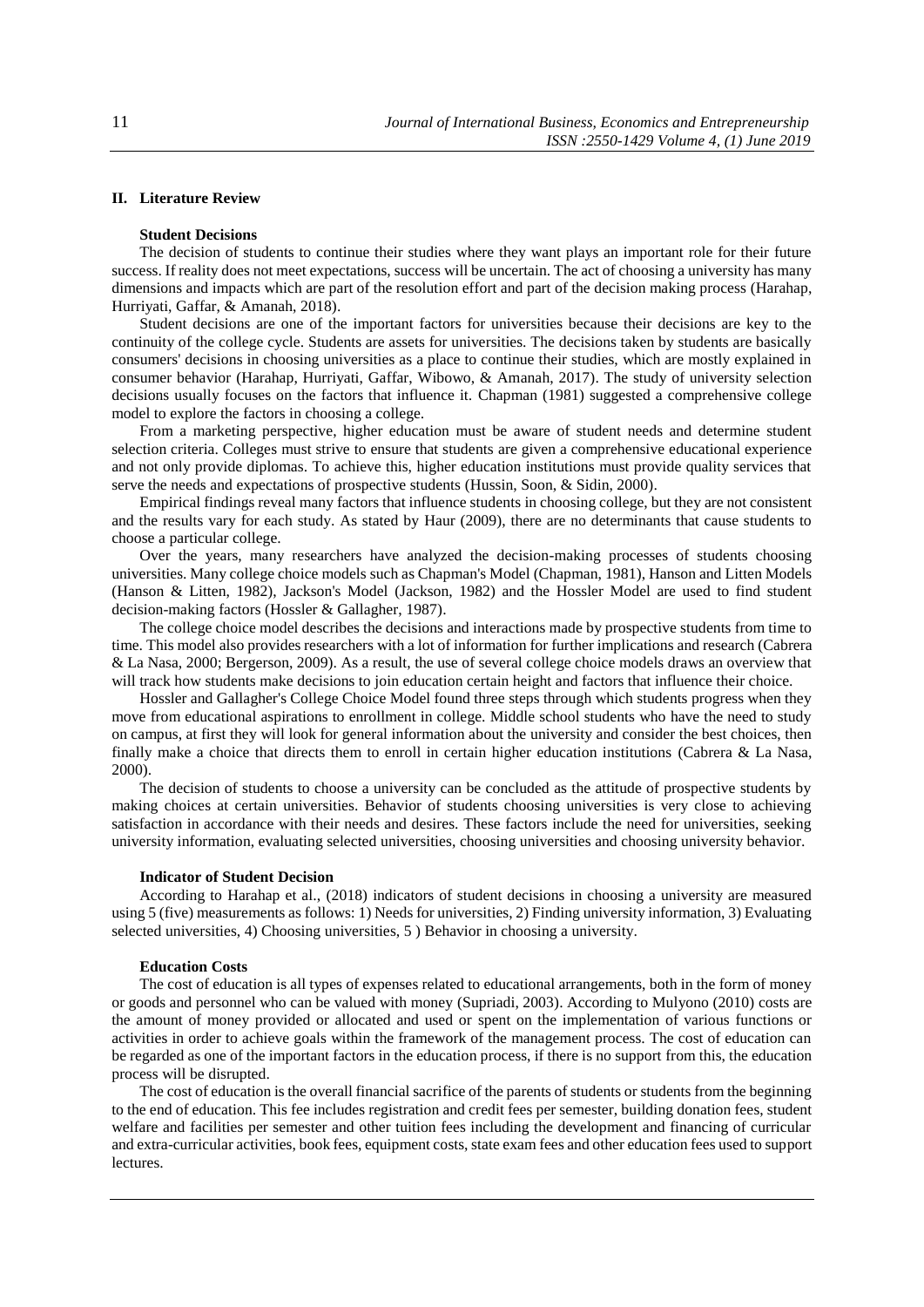# **Components of Education Cots**

There are several components in education costs according to Abdullah (1985) which include: 1) Increased teaching and learning activities, 2) Maintenance and replacement of educational facilities and infrastructure, 3) Increased student activities, 4) Prosperity, 5) University household costs, 6) Guide fees, monitoring and reporting.

## **Indicators of Education Cost**

Indonesia (2008) states that education cost indicators include: 1) Education registration fees, 2) Credit fees per semester, 3) Costs of student activities, 4) Costs of purchasing books.

## **Word of Mouth (WOM)**

WOM is basically a message about a company's product or service or about the company itself in the form of comments about products, friendliness, honesty, speed of service and other things that are felt and experienced by someone that is conveyed to others. The message delivered can be in the form of a positive or negative message depending on what is felt by the communicator of the product / service consumed / received.

WOM is a complex phenomenon and is generally not directly controlled (Allsop, Bassett, & Hoskins, 2007). Arndt (1967) characterized WOM as a person-to-person verbal communication between recipients and communicators where recipients were considered non-commercial about brands, products or services. WOM is also always called free advertising. If an ad can be defined as 'presentation of ideas, goods, or non-personal services by the sponsor identified as being paid' then some WOM is not (Buttle, 1998). Customers owned by companies through WOM have longer long-term value compared to customers obtained through traditional marketing channels (Villanueva, Yoo, & Hanssens, 2008).

Harrison-Walker (2001) states that WOM is an informal communication between non-commercial speakers and people who receive information about brands, products, companies or services. WOM can be interpreted as a communication activity in marketing that shows how likely the customer will tell others about the experience in the process of buying or consuming a product or service. Customer experience can be a positive or negative experience.

In addition, WOM can also be used as a reference because customers usually have difficulty evaluating services that have never been received. A widely accepted understanding of consumer behavior is that WOM plays an important role in shaping customer attitudes and behavior. (Houston et al., 2001), show that WOM is seven times more effective than advertisements in magazines and newspapers, four times more effective than personal sales and twice as effective as radio advertising by companies in influencing customers to switch and use company products.

In general, humans like to talk because maybe it is a must for humans. Chatting will be able to get information, lessons and experiences, such as talking about a product or place that they feel is appropriate or happy, so they will naturally discuss and recommend to colleagues and relatives and this is what WOM means. One marketing technique used in the business world is word of mouth, a marketing campaign that relies on personal power to spread word of mouth (Enterprise, 2010). Word of Mouth or commonly called WOM is a way to share ideas, beliefs and experiences with each other (Balter & Butman, 2005). WOM is the action of consumers to provide information about brands, products or services to other consumers (between individuals). Channels of personal communication in speech or word of mouth (WOM) can be an effective promotion method because they are generally delivered from consumers by consumers and to consumers, so that satisfied consumers can provide chain messages that are accepted by many people (Enterprise, 2010).

Lupiyoadi & Hamdani (2006) states that word of mouth communication can be measured by the following indicators: 1) the willingness of customers to discuss positive things about the quality of company services to other companies, 2) recommendations on company services to others, 3) encourage friends / relations to purchase products from certain companies. Based on the opinions of several experts above, the authors draw the conclusion that WOM is an activity that can affect conversations and can also be influenced by consumers and other consumers (Harahap et al., 2018).

## **Indicators of WOM**

According to Babin, Lee, Kim, & Griffin (2005), WOM is measured by the following indicators: 1). Consumer willingness to discuss positive things about the quality of company services to others, 2). Recommended company services for others, 3). Encourage friends / relations to purchase services from certain companies.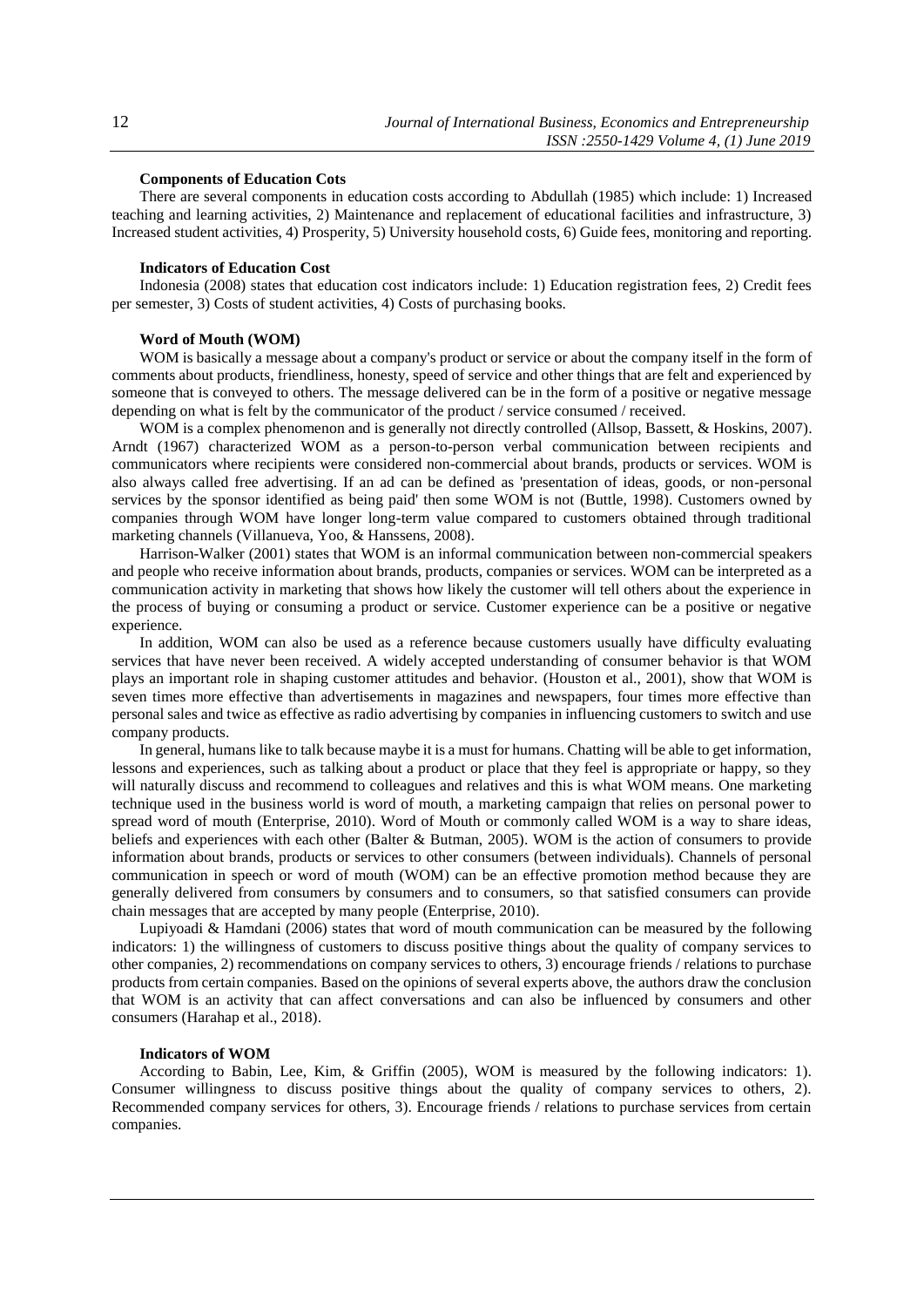# **University's Reputation**

Reputation is an assessment that develops over time based on the emotional, financial, social and cultural relationship between the organization and the public (Heath & Vasquez, 2001). The company's reputation is understood as a function of image and identity (Vercic & Vercic, 2007). Identity is formed in companies based on organizational culture which consists of practice, history, values and behavior (Melewar, Karaosmanoglu, & Peterson, 2005). Images are formed in external stakeholder thinking which refers to their temporary impressions of the organization formed by indirect experience and how they accept organizational identity in several stages (Hatch & Schultz, 1997; Balmer & Greyser, 2002; Melewar et al., 2005). Based on signal theory (Smith, Smith, & Wang, 2010; Walker, 2010), the benefits of reputation are as informative signals about the behavior and quality of organizational performance that will increase public confidence in the organization's products and services and will also increase investor confidence in organizational performance.

Another opinion states that reputation is a combination of the opinions, perceptions and behavior of stakeholder organizations (Post & Griffin, 1997). This opinion is in line with (Eberl & Schwaiger, 2005), which states that reputation is a kind of behavioral construct that exists and functions in the public mind in general. Reputation is also interpreted as a collection of facts that are experienced and the products of social processes, but not impressions in people's minds personally (Helm, 2007). Thus, reputation is a combination of opinions, perceptions and behaviors of organizational stakeholders in providing evaluations that develop from time to time regarding organizational performance based on emotional, financial, social and cultural relationships between the organization and stakeholders.

Reputation for organizations is a vital intangible asset. If managed properly, the company's reputation can increase the organization's ability to sell products and services, attract investors, recruit talented employees and anticipate political influence (Heath & Vasquez, 2001). A good reputation will bring many benefits, while a bad reputation can bring down the organization. There are four things that affect an organization's reputation, namely: credibility, reliability, responsibility and honesty (Fombrun & Shanley, 1990). The relationship between the four influences each other and will jointly shape the reputation of the organization.

As explained in the background, the university's reputation is one of the things considered by prospective students in determining a university. University reputation can be measured by university popularity (brand identity), total number of applicants and the ratio of the number received with the number of applicants (Indrajit & Djokopranoto, 2006). The university's reputation is also described as a collective representation held by various university stakeholders (Alessandri, Yang, & Kinsey, 2006). By applying the general principles of reputation proposed by (Fombrun & Shanley, 1990; Caruana, 1997; Gotsi & Wilson, 2001; Bromley, 2002; Grunig & Hung, 2002; Alessandri et al., 2006), formulated that university reputation can be formed based on stakeholder experience in interacting with universities directly or indirectly through information obtained from various channels and communication symbols.

In line with (Alessandri et al., 2006; Finch, Hamilton, Baldwin, & Zehner, 2013), the study found that the reputation of universities was important to understand when graduates sought employment. This is because universities create their own image and bring reputation into the industry (Alessandri et al., 2006). Universities are becoming more competitive where they try to attract the best students and then provide the best employment opportunities for students who have been accepted (Alessandri et al., 2006). This led the university to create a competitive advantage by attracting top students and top companies (Finch et al., 2013).

The university's reputation is related to employee performance. The performance of a graduate in the workplace will always be identified with the reputation of the university. In addition, students feel that studies at certain universities show their success in getting a job and perceptions of wage gain after they graduate, their company preferences in the job market, pride and empowerment of students in the job market (Sultan & Wong, 2012).

## **Indicators of University's Reputation**

Sontaite & Bakanauskas (2011), proposed ten factors that could be indicators of measurement of company reputation for higher education institutions, namely emotional attraction, behavior, study, citizenship and social responsibility, leadership, performance, workplace, competition, career, innovation. The most important indicators for customers of higher education institutions are innovation, behavior, performance and study. While the least important factor in measuring a company's reputation for customers of higher education institutions is: attractive leaders, environmental responsibility, value for money, admiration.

#### **Location**

In general, a good location can make it easier for service providers to run their business. According to Swastha & Handoko (2008), location is where business or business activities are conducted. Important factors in business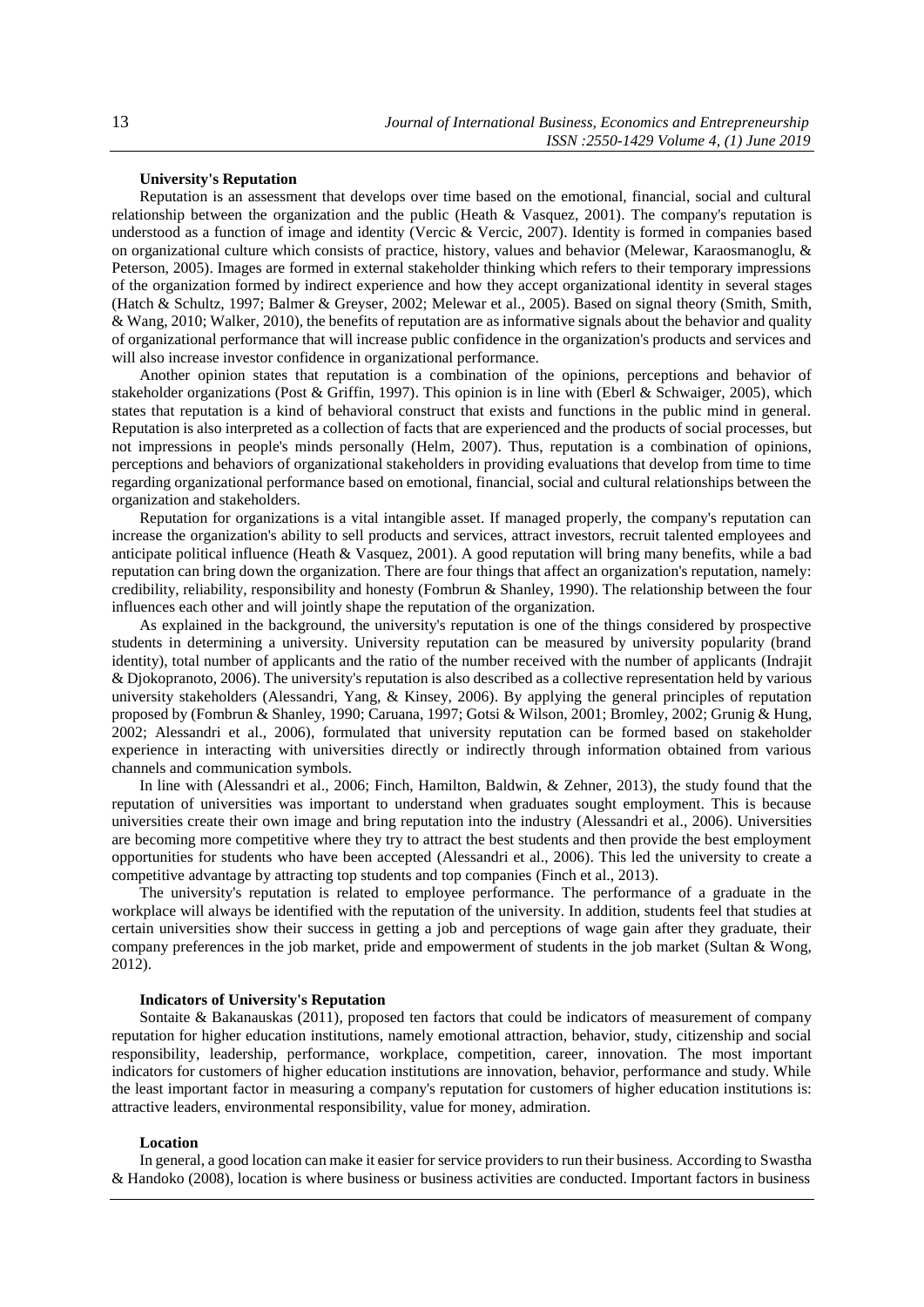development are the location of urban areas, the way to achieve and the travel time of the location. Good location factors relative to each different type of business. Meanwhile, according to Lupiyoadi & Hamdani (2006), location is a decision made by a company or educational institution in connection with where operations and staff will be placed.

Based on the opinion above, it can be concluded that location is a decision made by a company or educational institution to determine the choice where the campus will be built, campus activities or campus operational activities. The location of higher education can also determine the image of the university.

#### **Location Indicators**

According to Tjiptono (2012), the location indicators are accessible location, large and safe parking area, and supportive environment. The ease of access to universities, locations that are not so far from the city center and the ease of access to important objects can influence the decisions of secondary school graduates to choose certain universities. Thus, the location of higher education is also an important consideration in choosing a particular college.

## **Learning Facilities**

Learning facilities are complete learning that must be owned by schools that can simplify and launch business implementation, can be material and money (Djamarah, 2002). According to Gie (2002) for good learning there must be adequate learning facilities such as study rooms, adequate lighting, handbooks and completeness of learning equipment. Learning facilities in principle are something that facilitates learning. Syah, (2008), has distinguished educational facilities and infrastructure. Educational tools are all equipment, materials, furniture that are directly used in the education process at school. Educational infrastructure is all basic equipment that indirectly supports the implementation of the education process in schools.

According to Bafadal (2004), school facilities can be grouped into 2 (two) namely education facilities and educational infrastructure. Understanding learning facilities or facilities are all equipment, materials and furniture that are directly used in the learning process at school. While education infrastructure is all basic equipment that indirectly supports the implementation of the education process in schools. So learning facilities are everything that makes it easy to learn. According to Mulyasa (2007), educational tools are equipment that are directly used and support the educational process, especially teaching and learning processes such as buildings, classrooms, tables, chairs and tools and learning media. Educational infrastructure is a facility that does not directly support the education or teaching process such as pages, parks, schools, roads to schools.

Based on the explanation above, it can be concluded that learning facilities are something that supports and facilitates the teaching and learning process in the form of goods or money divided into 2 (two) namely education facilities and educational infrastructure. Educational tools are all tools, furniture, materials that are directly used to support the teaching and learning process, while the education infrastructure is something that indirectly supports the teaching and learning process on campus.

## **Indicator of Learning Facilities**

Learning facilities are assessments made by students about physical appearance and comfort (facilities and infrastructure) owned and offered by the campus in supporting lecture activities. Indicators of educational facilities are: 1). Condition of physical facilities, 2). Lecture building, 3). Supporting facilities for lectures.

## **Academic Program**

The academic education program is higher education which is directed primarily at mastering science and developing and prioritizing quality improvement and broadening knowledge horizons (Mastur & Triono, 2014). Ford, Joseph, & Joseph (1999), also found that academic programs such as various courses, program level flexibility, flexibility of major changes and various degree choices were the most important factors for choosing higher education institutions. Whereas Mehboob (2012), shows that students are satisfied with the choice of higher education based on information satisfaction in relation to academic recognition (the existence of a recognized academic program).

So it can be concluded that academic programs are higher education programs to master science in order to improve the quality of science education and insights that can provide satisfaction for students.

## **Academic Program Indicators**

Related research conducted by Ford et al., (1999), regarding the influence of academic programs on students' decision making in choosing courses states 3 indicators of academic programs, including: 1). The university has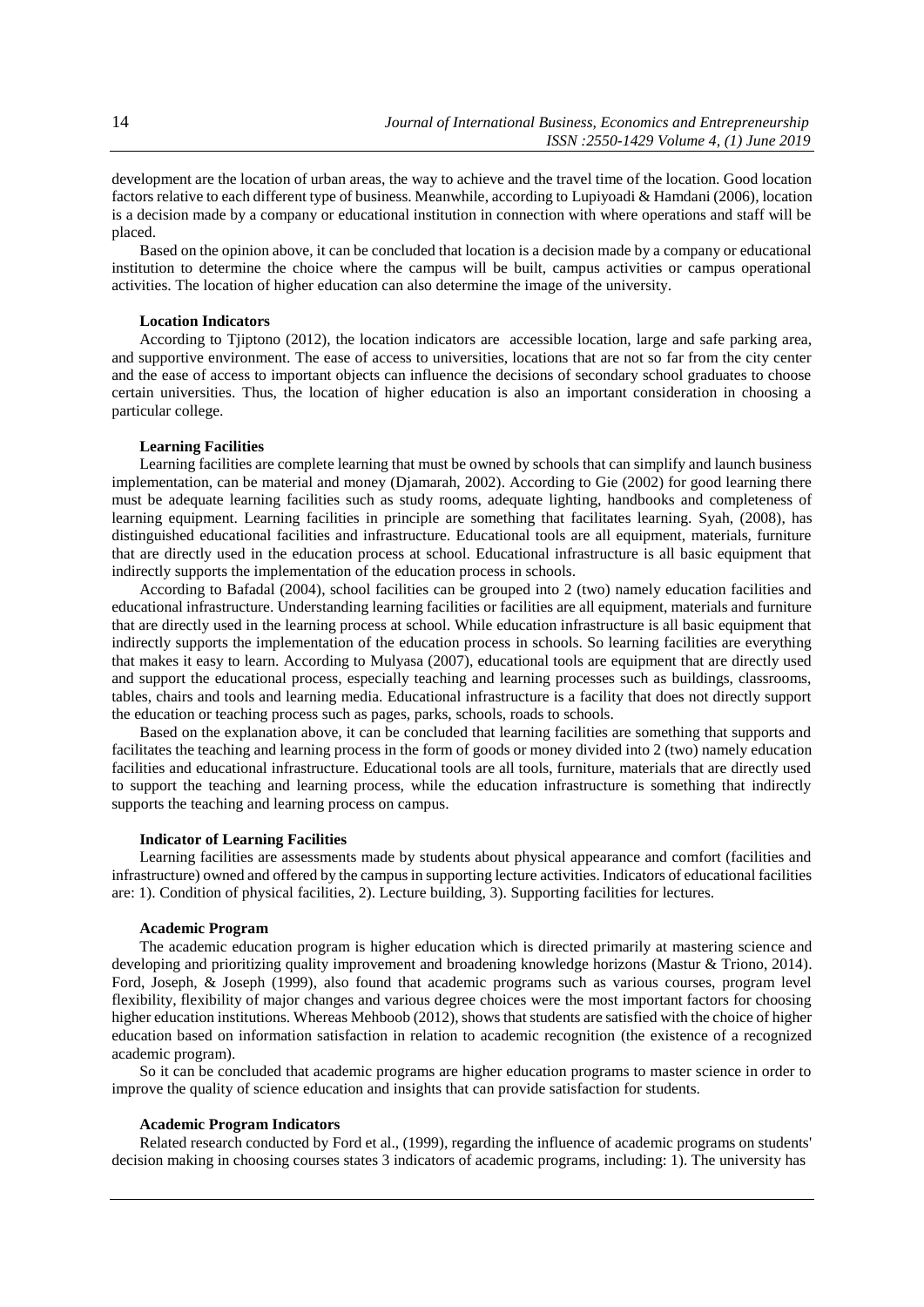a variety of degree options available, 2). The university has a number of special programs available, and 3). The university has flexible entry requirements.

## **Accreditation of Study Program**

Accreditation is one form of assessment of the quality and feasibility of higher education institutions or courses conducted by independent organizations or agencies outside of universities. Another form of external quality assessment is an assessment related to accountability, licensed by certain entities. There is also data collection by government institutions for specific purposes and surveys to rank universities (BAN-PT, 2008).

Study program accreditation is a comprehensive evaluation and evaluation process of study program commitment to the quality and capacity of the tertiary tridarma program to determine the feasibility of academic programs. Evaluation and assessment in the framework of accreditation of study programs is carried out by an assessment team consisting of peer experts and / or experts who understand the implementation of study program academic programs. Decisions about quality are based on evaluation and assessment of evidence relating to established standards and based on the reasons and considerations of peer experts. The required evidence includes a written report prepared by an accredited, verified and validated study program through a field visit or assessment of the assessment team to the location of the study program. Thus, the objectives and benefits of study program accreditation are as follows:

- 1. Provide assurance that accredited study programs meet the quality standards set by the National Accreditation Board of Higher Education (BAN-PT), so as to provide protection for the community from the implementation of study programs that do not meet the standards.
- 2. Encouraging study programs / universities to continue to improve and maintain high quality.
- 3. The results of accreditation can be used as a consideration in transfer of credit, proposals for assistance and allocation of funds and receiving recognition from relevant institutions or institutions.

The quality of study programs is the totality of conditions and characteristics of inputs, processes and products or services of study programs that are measured by a number of standards as benchmarks for assessment and will determine and reflect the quality of higher education institutions. Quality assessment in the context of study program accreditation must be based on clear and complete standards as a benchmark for assessment and also requires an operational explanation of the procedures and steps taken, so that the assessment can be carried out systematically.

## **Indicator of Study Program Accreditation**

According to BAN-PT (2008), study program accreditation standards include the standard of study program commitment to institutional capacity and commitment to the effectiveness of educational programs packed into seven accreditation standards. Standard 1: Vision, Mission, Goals and Objectives and Achievement Strategies. Standard 2: Governance, Leadership, Management Systems and Quality Assurance. Standard 3: Students and Graduates. Standard 4: Human Resources. Standard 5: Curriculum, Learning and Academic Atmosphere. Standard 6: Funding, Facilities and Infrastructure and Information Systems. Standard 7: Research, Community Service and Cooperation.

## **Relevant Studies**

| <b>Authors</b>                  | <b>Title</b>                                                                                                                              | <b>Results</b>                                                                                                                                                                           | <b>Implications</b>                                                                                                                             | Journal                               |
|---------------------------------|-------------------------------------------------------------------------------------------------------------------------------------------|------------------------------------------------------------------------------------------------------------------------------------------------------------------------------------------|-------------------------------------------------------------------------------------------------------------------------------------------------|---------------------------------------|
| Suryani &<br>Ginting,<br>(2013) | <b>Factors Affecting</b><br><b>Student Decisions</b><br>Choosing Faculty of<br>Universitas Islam<br>Sumatera Utara Al<br>Munawwaroh Medan | Shows that process factors,<br>motivation, physical<br>evidence, references, costs<br>and location became the<br>main factor of students<br>choosing the faculty of<br>economics at UISU | The university should<br>evaluate every policy in<br>managing its study<br>program to be interested<br>and liked, making it a<br>student choice | Modernisasi Vol. 9<br>No. 1 pp. 33-48 |

#### **Table 1. Relevant studies in choosing a college**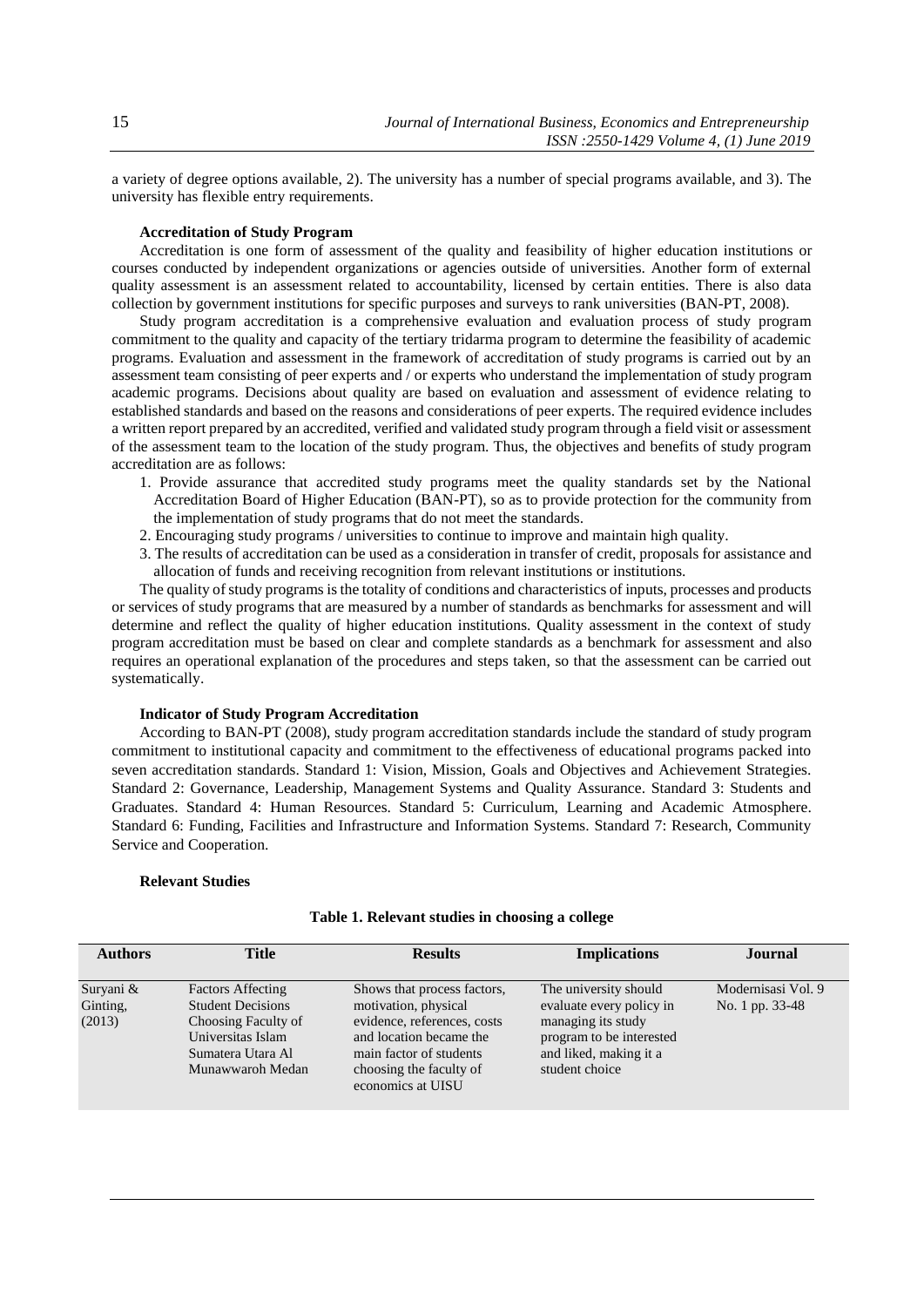| <b>Authors</b>                          | <b>Title</b>                                                                                                                                                                                                            | <b>Results</b>                                                                                                                                                                                           | <b>Implications</b>                                                                                                                                                                                                                  | <b>Journal</b>                                                                                               |
|-----------------------------------------|-------------------------------------------------------------------------------------------------------------------------------------------------------------------------------------------------------------------------|----------------------------------------------------------------------------------------------------------------------------------------------------------------------------------------------------------|--------------------------------------------------------------------------------------------------------------------------------------------------------------------------------------------------------------------------------------|--------------------------------------------------------------------------------------------------------------|
|                                         |                                                                                                                                                                                                                         |                                                                                                                                                                                                          |                                                                                                                                                                                                                                      |                                                                                                              |
| Wibowo,<br>(2014)                       | <b>University Research</b><br>Performance, University<br>Reputation and<br><b>University Choices: A</b><br><b>Systematic Review</b>                                                                                     | Demonstrating that the<br>university's academic<br>reputation is found to have<br>an effect on the choice of<br>university                                                                               | Universities are required to<br>be able to meet the needs<br>and wants of potential<br>students (market) to be<br>able to attract students                                                                                           | Jurnal Manajemen,<br>Vol.13, No. 2, pp.<br>91-115                                                            |
| Ammalia & A,<br>(2014)                  | The Influence of Brand<br><b>Equity And Corporate</b><br><b>Reputation To Student</b><br>Interest<br>New Universitas<br>Singaperbangsa<br>Karawang                                                                      | Demonstrate brand equity<br>and corporate reputation<br>affect the interest of students<br>chosing a university                                                                                          | The university must<br>improve the reputation of<br>the university and maintain<br>the quality of service, so<br>that the prospective<br>students                                                                                    | Jurnal Ilmiah<br>Solusi Vol.1 No. 3<br>pp. 86-94                                                             |
| Artini, Kirya,<br>& Suwendra,<br>(2014) | <b>Factors Affecting</b><br><b>Student's Decisions In</b><br>Choosing The<br>Department at Faculty of<br><b>Economics and Business</b><br>(FEB) Ganesha<br>University of Education<br>(UNDIKSHA) As Place<br>of Lecture | Show that the most dominant<br>influence student choose<br>Undiksha as place of lecture<br>is internal factor that is;<br>price, process, product and<br>promotion                                       | The consideration of<br>education, promotion,<br>process and product cost<br>becomes the choice of<br>prospective students<br>choosing a university                                                                                  | e-Journal Bisma<br>Universitas<br>Pendidikan<br>Ganesha<br>Jurusan<br>Manajemen<br>(Volume 2 Tahun<br>2014)  |
| Harahap,<br>(2015)                      | Analysis of Factors<br><b>Affecting Student</b><br>Decision In Choosing<br><b>Accounting Department</b><br>As A University Lecture<br>Place in Pekan Baru City                                                          | Indicates that personal<br>factors (volition, career<br>prospects) and psychological<br>(motivation, perception and<br>trust) influence student<br>decisions<br>in choosing a major in the<br>university | Factors of perception,<br>motivation, trust, career<br>prospects and volition of<br>their own into<br>consideration that must be<br>reviewed and in guard of<br>educational institutions to<br>attract students choose<br>university | JOM. FEKON Vol.<br>2 No. 2 pp. 1-15                                                                          |
| Harahap et al.,<br>(2017)               | The Influence of<br>University's Reputation<br>to Student Decision<br>Choosing Study at<br>Universitas Islam<br>Sumatera Utara                                                                                          | Shows the university's<br>reputation significantly<br>influence the decision of<br>students choose university<br>studies                                                                                 | Reputation becomes one of<br>the considerations of<br>students choosing a study,<br>so the college must<br>maintain the quality and<br>reputation of the<br>institution.                                                             | Prosiding Seminar<br>Nasional &<br>Konferensi FMI 9<br>2017 Semarang pp.<br>1-12 ISBN: 978-<br>602-8557-31-3 |
| Handayani,<br>(2007)                    | Different Student<br>Decisions In Choosing<br>STIE in East Java                                                                                                                                                         | Shows the factors that<br>become consideration of<br>students to choose STIE<br>namely; processes and<br>people, products,<br>promotions, places, prices,<br>physical form, trust and<br>service         | Each university is expected<br>to pay attention to the<br>factors that students<br>consider in universities                                                                                                                          | Ekuitas Vol.11<br>No.3 pp. 321 - 348<br>ISSN 1411-0393                                                       |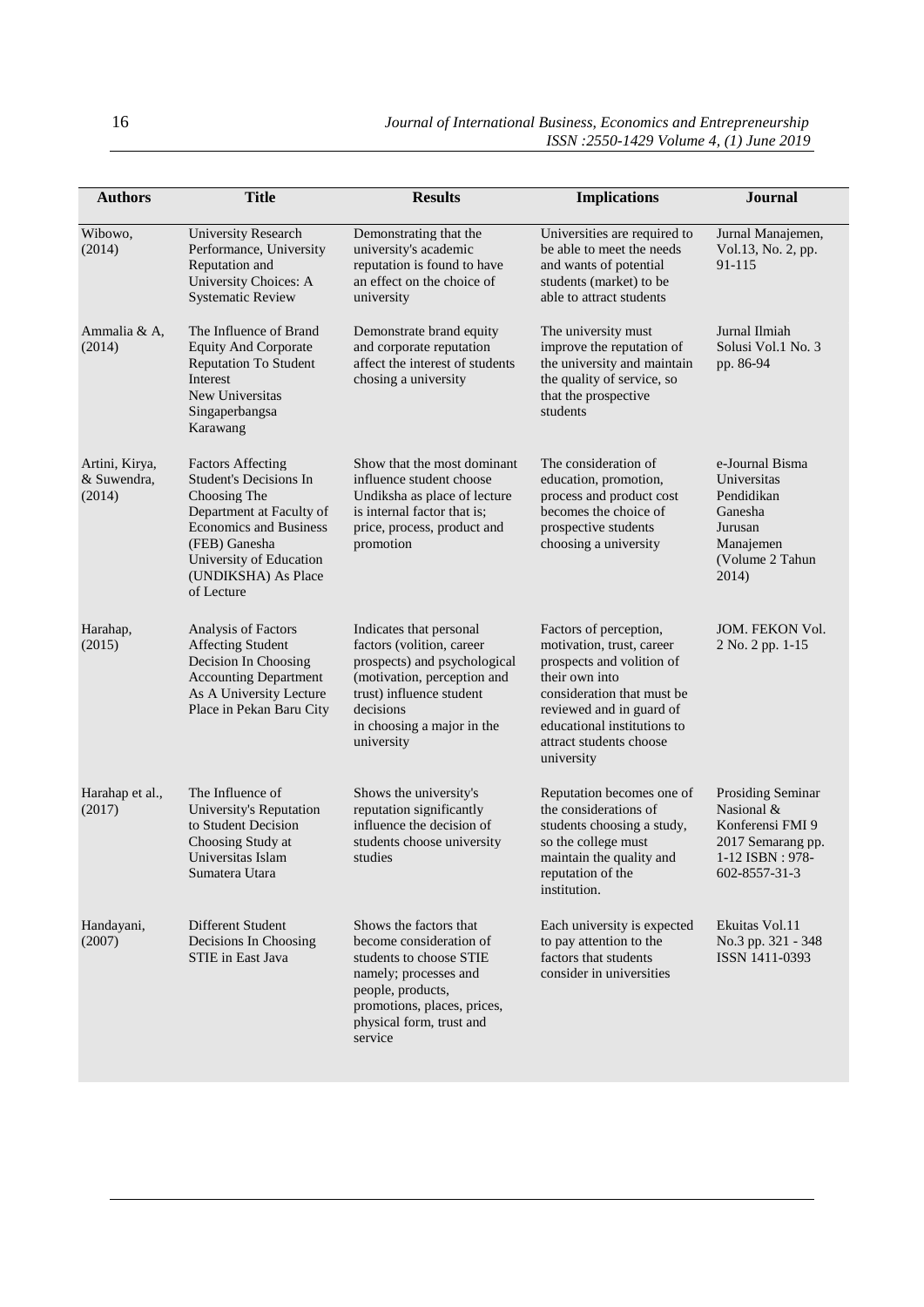| Widowati &<br>Surjawati,<br>(2015)    | <b>Study About Decision</b><br>Choosing Department S1<br><b>Accounting (Empirical</b><br><b>Studies In Students</b><br>Undergraduate Program<br><b>Accounting Semarang</b><br>University)                          | Demonstrating that the<br>factors of academic programs<br>related to the profession,<br>word of mouth<br>recommendation became the<br>main consideration of the<br>students decided to choose<br>majors at the university                                                                                                                               | Universities should be<br>keen to see opportunities,<br>the relevance of the<br>profession of interest to<br>students on the job with<br>existing courses to attract<br>prospective students | <b>J. DINAMIKA</b><br><b>SOSBUD Volume</b><br>17 Nomor 2, pp. 1-<br>11 ISSN 1410-<br>9859 |
|---------------------------------------|--------------------------------------------------------------------------------------------------------------------------------------------------------------------------------------------------------------------|---------------------------------------------------------------------------------------------------------------------------------------------------------------------------------------------------------------------------------------------------------------------------------------------------------------------------------------------------------|----------------------------------------------------------------------------------------------------------------------------------------------------------------------------------------------|-------------------------------------------------------------------------------------------|
| Meilyaningsih<br>& Sisilia,<br>(2015) | Analysis of Decision<br><b>Making Factors Applying</b><br>to Private Higher<br><b>Education Institutions</b><br>(Study In D3 Program<br><b>Marketing Management</b><br><b>Telkom University Class</b><br>of 2014). | The decision of students to<br>choose Telkom University is<br>influenced by the cost of<br>education, accreditation,<br>marketing communications,<br>university image, motivation,<br>service attitude, facilities,<br>situation, condition, process,<br>promotion, information,<br>parent or family, education<br>quality, job opportunity,<br>social. | The University should<br>prepare and prioritize the<br>most needed and desired<br>aspect of students in<br>choosing courses to meet<br>from the overall aspect in<br>general.                | e-Proceeding of<br>Management:<br>Vol.2, No.3 pp.<br>3597-3602 ISSN:<br>2355-9357         |
| Djafar, (2017)                        | <b>Factors Affecting</b><br><b>Students Choosing</b><br>Islamic Education<br><b>Management Studies</b><br>Program Faculty of<br>Tarbiyah and Teacher<br>Training UIN Alauddin<br>Makassar                          | The driving force of the<br>students choosing the<br>Department of Islamic<br><b>Education Management is</b><br>their own desires, family<br>support, program<br>accreditation and academic<br>programs (majors).                                                                                                                                       | Universities are expected<br>to always strive to develop<br>majors with brilliant<br>programs and ideas, so that<br>the study program is able<br>to compete with other<br>courses            | Jurnal Idaarah,<br>Vol. I No. 1 pp. 74-<br>88                                             |

## *Source: retrieved from journals & thesis*

Table 1 is a collection of several study decisions on choosing universities in Indonesia that are relevant to this article. The table serves to help the author compare and look for new things to be discussed in this article.

The advantage of relevant research is finding the similarities and differences in this research with other studies. In addition, it is also used to compare existing research with the research that the author will examine.

## **III. Results and Discussion**

## **Results**

Some of the results of previous studies conducted at universities in Indonesia stated that many factors influence prospective students to choose certain universities such as tuition fees, WOM, university reputation, location, lecture facilities, study programs and accreditation programs. These factors are most important in influencing students' decisions to choose campus.

## **Discussion**

Higher education as a place for higher education is a way to improve the standard of living and quality of life of the community. Education will give someone guidance to develop talents, interests and intellectuals as capital to face competition in the world of work and maintain existence.

From several previous studies it was concluded that the main reason for choosing a particular university in Indonesia was affordable education costs (Handayani, 2007; Tambunan, 2010; Handayani, 2007; Tambunan, 2010; Suryani & Ginting, 2013; Khoiriyah et al., 2013; Artini et al., 2014; Meilyaningsih & Sisilia, 2015. Besides WOM because it is a marketing effort that encourages people or prospective students to discuss, promote, recommend certain universities to prospective other students (Tambunan, 2010; (Tambunan, 2010; Suryani & Ginting, 2013; Khoiriyah et al., 2013; Widowati & Surjawati, 2015; Meilyaningsih & Sisilia, 2015;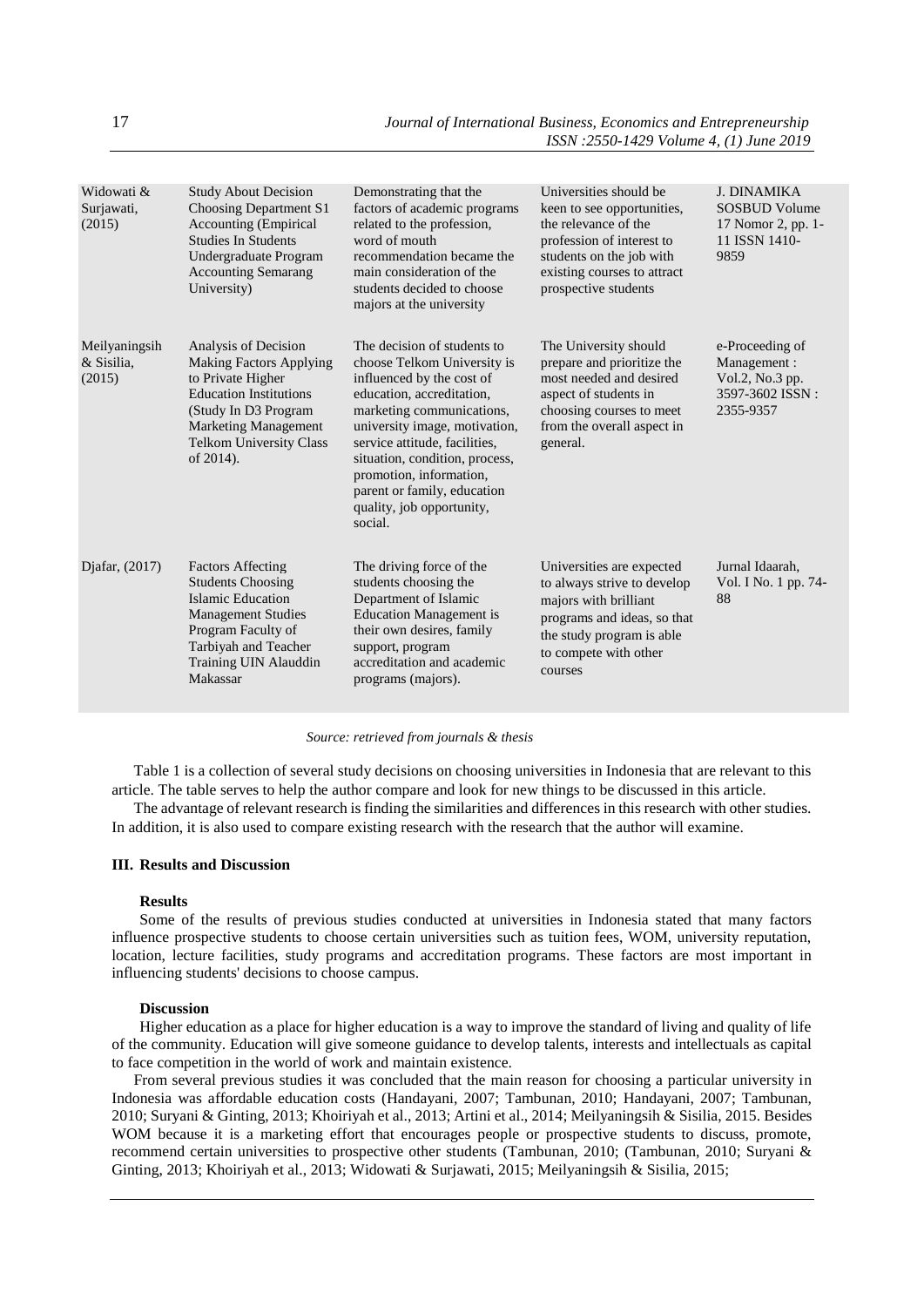Harahap, Hurriyati, Gaffar, Wibowo, & Amanah, 2017a; Harahap et al., 2018). The university's reputation is also a consideration. Leading campuses that have graduates or alumni spread throughout the world of work are more desirable (Harahap, 2004; Tambunan, 2010; Khoiriyah et al., 2013; Andriani & Adam, 2013; Wibowo, 2014; Ammalia & A, 2014; Meilyaningsih & Sisilia, 2015; Harahap et al., 2017b), strategic locations that are easy to reach (Handayani, 2007 Tambunan, 2010; Khoiriyah et al., 2013), lecture facilities (Handayani, 2007; Meilyaningsih & Sisilia, 2015), study programs provide interesting majors (Tambunan, 2010; Widowati & Surjawati, 2015) and program accreditation which are quality guarantees that are recognized internally and externally (Meilyaningsih & Sisilia, 2015; Djafar, 2017; Kamal & Rahmadiane, 2017).

The quality of a tertiary institution can be determined from the quality and convenience of graduates to get jobs in accordance with the field of science. Bowen (1977), said that these characteristics emphasize that college products are learning, research and community service and the main product is learning. In addition, additional products such as personal self-discovery, career choice and placement, direct satisfaction and pleasure are also characteristics of the college. Higher education can be seen as part of an economic industry that provides academic, research and service levels (Dill, 2001).

## **IV. Conclusion**

The results of the analysis of relevant journals and theses conclude that prospective students are important assets for tertiary institutions in Indonesia. To attract their interest many factors influence it. Every college must always be prepared and keep abreast of market developments, fulfill the desires and needs of students so that they are still in demand and favored by students.

College managers need to be more professional in managing the lecture process. They must fulfill the facilities and infrastructure and improve the quality and qualifications of the teaching staff. Marketing communication strategies must be well designed in order to be able to influence the motivation and attitudes of prospective students such as direct promotion by visiting schools, distributing brochures, promotions in print media, electronic media and others.

Universities need to pay attention to study programs to be more creative and prioritize special skills-based study programs in accordance with the needs of the labor market. Universities must be managed more professionally by prioritizing user satisfaction such as students, teaching staff and managers.

# **References**

- Abdullah, N. S. (1985). *Analisis Faktor-Faktor yang Mempengaruhi Permintaan Pendidikan Sebagai Salah Satu Bahan Pertimbangan dalam Menentukan Prioritas Jenis Sekolah*. Universitas Pendidikan Indonesia.
- Alessandri, S. W., Yang, S.-U., & Kinsey, D. F. (2006). An Integrative Approach to University Visual Identity and Reputation. *Corporate Reputation Review*, *9*(4), 258–270. https://doi.org/10.1057/palgrave.crr.1550033
- Allsop, D. E. E. T., Bassett, B. R., & Hoskins, J. A. (2007). Word-of-Mouth Research : Principles and Applications. Journal of Advertising Research, (December), 398–411. Applications. *Journal* of https://doi.org/10.2501/S0021849907070419
- Ammalia, E. R., & A, W. A. (2014). Pengaruh Brand Equity Dan Reputasi Korporat Terhadap Minat Mahasiswa Baru Universitas Singaperbangsa Karawang. *Jurnal Ilmiah Solusi*, *1*(3), 86–94.
- Andriani, E., & Adam, H. (2013). Pengaruh Biaya Pendidikan, Latar Belakang Sosial Ekonomi, Motivasi dan Reputasi Terhadap Minat Mahasiswa dalam Memilih Prodi S1 Akuntansi Perguruan Tinggi di Malang. *Jurnal Ilmiah Mahasiswa FEB Universitas Brawijaya. Malang*, *1*(2), 14–17.
- Arndt, J. (1967). Role of Product-Related Conversations in the Diffusion of a New Product. *Journal of Marketing Research*, *4*(3), 291–295.
- Artini, I. D. A. J., Kirya, I. K., & Suwendra, I. W. (2014). Faktor-Faktor Yang Mempengaruhi Keputusan Mahasiswa Dalam Memilih Jurusan Di Fakultas Ekonomi Dan Bisnis (FEB) Universitas Pendidikan Ganesha (Undiksha) Sebagai Tempat Kuliah. *Journal Bisma Universitas Pendidikan Ganesha Jurusan Manajemen*, *2*(1), 1–8.
- Babin, B. J., Lee, Y., Kim, E., & Griffin, M. (2005). Modeling consumer satisfaction and word-of-mouth : restaurant patronage in Korea. *Journal of Service Marketing*, *19*(3), 133–139. https://doi.org/10.1108/08876040510596803

Bafadal, I. (2004). *Manajemen Perlengkapan Sekolah*. Jakarta: PT. Bumi Aksara.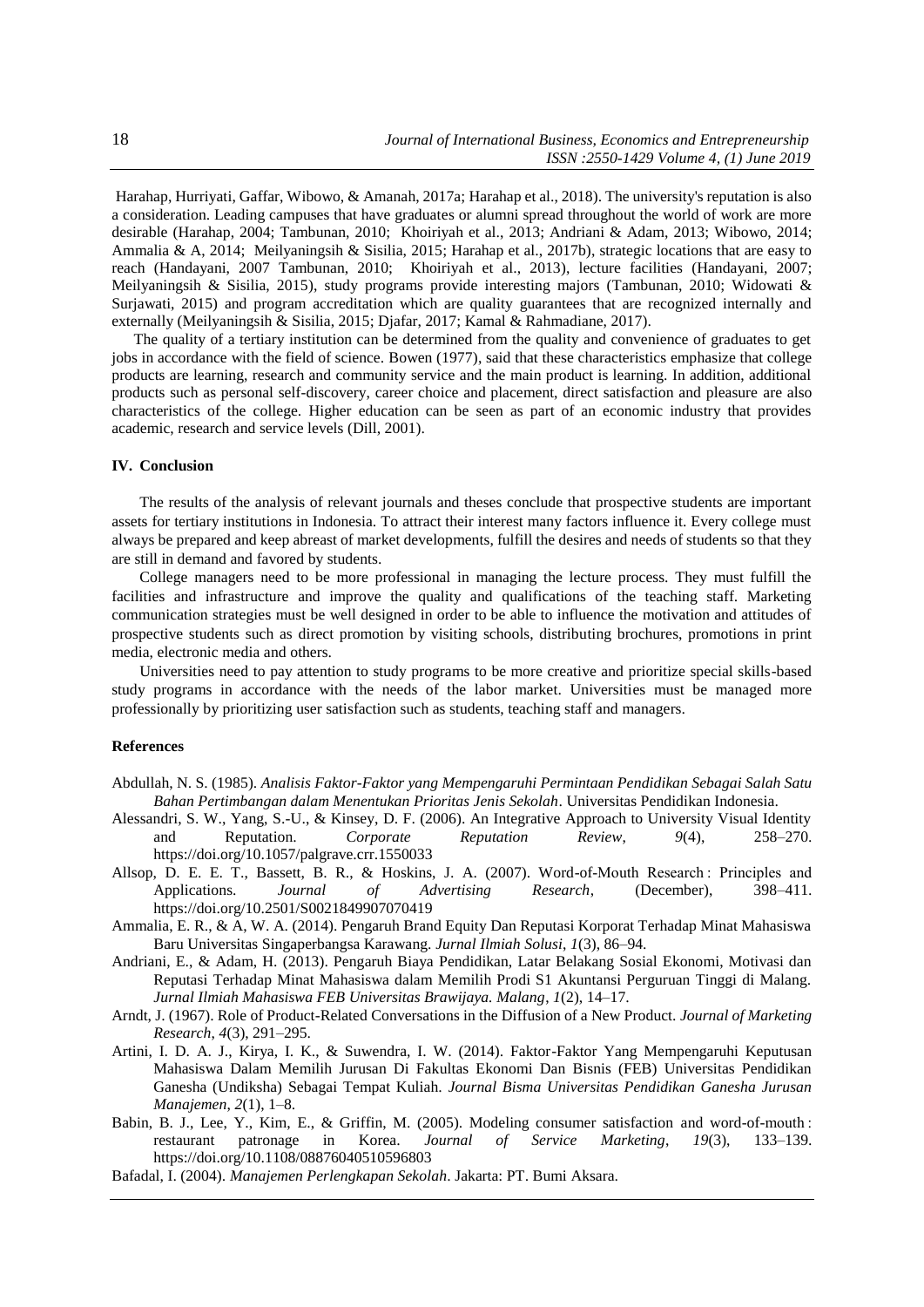- Balmer, J. M. T., & Greyser, S. A. (2002). Managing the Multiple Identities of the Corporation. *California Management Review*, *44*(3), 72–86.
- Balter, D., & Butman, J. (2005). *Grapevine : The New Art of Word of Mouth Marketing*. New York: Portfolio Hardcover.
- BAN-PT. (2008). *Buku II Standar dan Prosedur Akreditasi Program Studi Sarjana*. Jakarta: Kemendikbud.
- Bergerson, A. A. (2009). College Choice and Access to College: Moving Policy, Research, and Practice to the 21st Century. *ASHE Higher Education Report*, *35*(4), 1–141.
- Bowen, H. R. (1977). *Invesment in learning*. San Francisco: Jossey Bass.
- Bromley, D. (2002). Comparing Corporate Reputations: League Tables, Quotients, Benchmarks, or Case Studies? *Corporate Reputation Review*, *5*(1), 35–50. https://doi.org/10.1057/palgrave.crr.1540163
- Buttle, F. A. (1998). Word of mouth : understanding and managing referral marketing. *Journal of Strategic Marketing*, *6*, 241–254.
- Cabrera, A. F., & La Nasa, S. M. (2000). Understanding the College-Choice Process. *New Directions for Institutional Research*, *2000*(107), 5–22. https://doi.org/10.1002/ir.10701
- Caruana, A. (1997). Corporate reputation: concept and measurement. *Journal of Product & Brand Management Accounting*, *6*(2), 109–118.
- Chapman, D. W. (1981). A Model of Student College Choice. *The Journal of Higher Education*, *52*(5), 490–505.
- Dill, D. D. (2001). The regulation of public research universities: Changes in academic competition and implications for university autonomy and accountability. *Higher Education Policy*, *14*(1), 21–35. https://doi.org/10.1016/S0952-8733(00)00027-1
- Djafar, H. (2017). Faktor Yang Mempengaruhi Mahasiswa Memilih Program Studi Manajemen Pendidikan Islam (MPI) Fakultas tarbiyah dan Keguruan UIN Alauddin Makassar. *Jurnal Idaarah*, *I*(1), 74–88.
- Djamarah, S. B. (2002). *Psikologi Belajar*. Jakarta: PT. Rineka Cipta.
- Eberl, M., & Schwaiger, M. (2005). Corporate reputation : disentangling the effects on financial performance. *European Journal of Marketing*, *39*(7/8), 838–854. https://doi.org/10.1108/03090560510601798
- Enterprise, J. (2010). *Buzz marketing dengan google buzz dan google wave*. Jakarta: PT. Media Elex Komputindo Kelompok Gramedia.
- Finch, D. J., Hamilton, L. K., Baldwin, R., & Zehner, M. (2013). An exploratory study of factors affecting undergraduate employability. *Education + Training*, *55*(7), 681–704. https://doi.org/10.1108/ET-07-2012- 0077
- Fombrun, C., & Shanley, M. (1990). What's in a Name? Reputation Building and Corporate Strategy. *Academy of Management Fou*, *33*(2), 233–258. https://doi.org/10.2307/256324
- Ford, J. B., Joseph, M., & Joseph, B. (1999). Importance-performance analysis as a strategic tool for service marketers: The case of service quality perceptions of business students in New Zealand and the USA. *Journal of Services Marketing*, *13*(2), 171–186. https://doi.org/10.1108/08876049910266068
- Gie, T. L. (2002). *Cara Belajar Yang Efisien*. Yogyakarta: Liberty.
- Gotsi, M., & Wilson, A. M. (2001). Corporate reputation : seeking a definition. *Corporate Communications An International Journal*, *6*(1), 24–30.
- Grunig, J. E., & Hung, C. F. (2002). The Effect of Relationships on Reputation And Reputation on Relationships: A Cognitive, Behavioral Study. In *5th Annual International, Interdisciplinary Public Relations Research Conference, Miami, Florida* (pp. 1–65).
- Handayani, N. (2007). Perbedaan Keputusan Mahasiswa Dalam Memilih STIE di Jawa Timur. *EKUITAS (Jurnal Ekonomi Dan Keuangan)*, *11*(3), 321–348. Retrieved from https://ejournal.stiesia.ac.id/ekuitas/article/view/2242/2075
- Hanson, K., & Litten, L. (1982). *Mapping the road to academia : A review of research on women, men and college selection process. In The undergraduate woman: Issues in education* (ed. P. Per). Lexington: Lexington Books.
- Harahap, D. A., Hurriyati, R., Gaffar, V., & Amanah, D. (2018). The impact of word of mouth and university reputation on student decision to study at university. *Management Science Letters*, *8*(6), 649–658. https://doi.org/10.5267/j.msl.2018.4.027
- Harahap, D. A., Hurriyati, R., Gaffar, V., Wibowo, L. A., & Amanah, D. (2017a). Effect of Word of Mouth on Students Decision to Choose Studies in College. In *1st International Conference on Islamic Economics, Business, and Philanthropy (ICIEBP 2017)* (pp. 793–797). SCITEPRESS – Science and Technology Publications, Lda.
- Harahap, D. A., Hurriyati, R., Gaffar, V., Wibowo, L. A., & Amanah, D. (2017b). Pengaruh Reputasi Universitas Terhadap Keputusan Mahasiswa Memilih Studi di Universitas Islam Sumatera Utara. In *Prosiding Seminar Nasional & Konferensi Forum Manajemen Indonesia (FMI 9), Semarang* (pp. 1–12).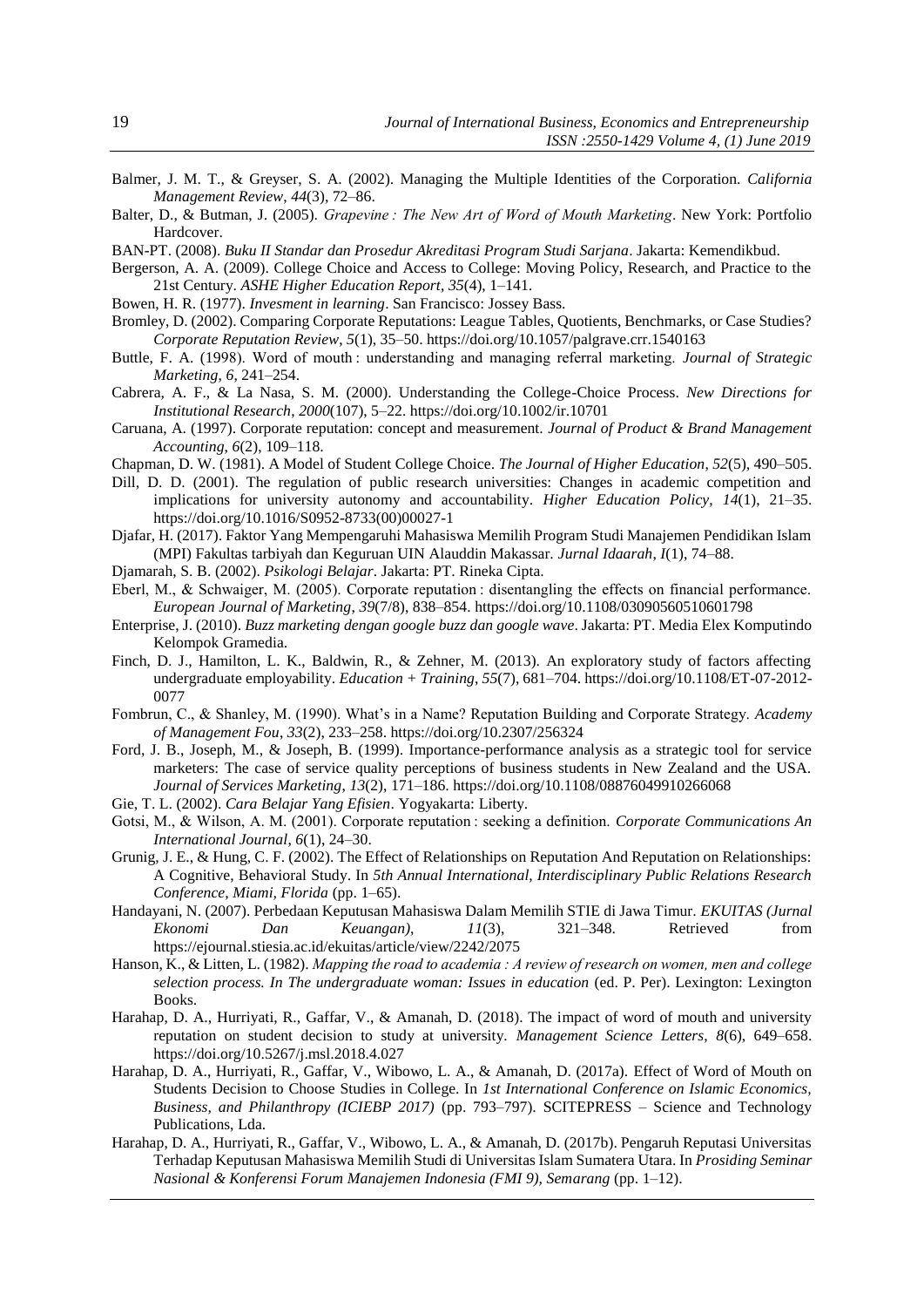https://doi.org/10.17605/OSF.IO/8ZG6N

- Harahap, F. (2015). Analisis Faktor-Faktor Yang Mempengaruhi Keputusan Mahasiswa Dalam Memilih Jurusan Akuntansi Sebagai Tempat Kuliah Di Universitas Di Kota Pekan Baru. *Jom. Fekon*, *2*(2), 1–12.
- Harahap, N. (2004). *Analisis Faktor-Faktor yang Mempengaruhi Keputusan Mahasiswa dalam Menempuh Pendidikan Politeknik LP3I Medan*. Universitas Sumatera Utara.
- Harrison-Walker, L. J. (2001). The Measurement of Word-of-Mouth Communication and an Investigation of Service Quality and Customer Commitment As Potential Antecedents. *Journal of Service Research*, *4*(1), 60–75. https://doi.org/10.1177/109467050141006
- Hatch, M. J., & Schultz, M. (1997). Relations between organizational culture, identity and image. *European Journal of Marketing*, *31*(5,6), 356–365. https://doi.org/10.1108/eb060636
- Haur, L. S. (2009). *Higher Education Marketing Concerns: Factors Influencing Malaysian Students' Intention to Study at Higher Educational Institutions*. University of Malaya, Malaysia.
- Heath, R. L., & Vasquez, G. (2001). *Handbook of Public Relations*. Thousand Oaks California: Sage Publications.
- Helm, S. (2007). One reputation or many ? of corporate reputation. *Corporate Communications An International Journal*, *12*(3), 238–254. https://doi.org/10.1108/13563280710776842
- Hossler, D., & Gallagher, K. S. (1987). Studying Student College Choice: A Three-Phase Model and the Implications for Policymakers. *Spring College and University*, *52*(3), 207–221.
- Houston, M. B., Walker, B. A., Hutt, M. D., Reingen, P. H., Houston, M. B., Walker, B. A., … Reingen, P. H. (2001). Cross Unit a Competition Market Charter : The Enduring Influence of Structure. *Journal of Marketing*, *65*(2), 19–34.
- Hussin, S. R., Soon, T. H., & Sidin, S. M. (2000). Marketing Analysis of the Higher Education Service Sector in Malaysia: Consumer Perspective. *Pertanika J. Soc. Sci. & Hum*, *8*(1), 1–6.
- Indonesia, R. (2008). Pendanaan Pendidikan. *PERATURAN PEMERINTAH REPUBLIK INDONESIA NOMOR 48*, pp. 1–42.
- Indrajit, R. E., & Djokopranoto, R. (2006). *Manajemen Perguruan Tinggi Modern*. Yogyakarta: Andi.
- Jackson, G. A. (1982). Public Efficiency and Private Choice in Higher Education. *Educational Evaluation and Policy Analysis*, *4*(2), 237–247. https://doi.org/10.3102/01623737004002237
- Kamal, B., & Rahmadiane, G. D. (2017). Pengaruh Persepsi , Akreditasi Prodi, Dan Promosi Terhadap Keputusan Memilih Program Studi Akuntansi Pada Politeknik Harapan Bersama. *Jurnal Inspirasi Bisnis Dan Manajemen*, *1*(2), 145–158.
- Khoiriyah, D., Susilawati, M., & Nilakusumawati, D. P. E. (2013). Faktor-Faktor Yang Mempengaruhi Minat Mahasiswa Asal Luar Bali Kuliah di FMIPA Universitas Udayana Bali. *E-Jurnal Matematika*, *2*(1), 24– 32.
- Lupiyoadi, R., & Hamdani, A. (2006). *Manajemen Pemasaran Jasa* (Edisi Kedu). Jakarta: Salemba Empat.
- Mastur, & Triono. (2014). *Materi Layanan Klasikal Bimbingan dan Konseling Bidang Bimbingan Karier*. Yogyakarta: Paramitra Publising.
- Mehboob, F. (2012). Factors Influencing Student's Enrollment Decisions in Selection of Higher Education Institutions (HEI'S). *Interdisciplinary Journal of Contemporary Research in Business*, *4*(5), 558–568.
- Meilyaningsih, E., & Sisilia, K. (2015). Analisis Faktor Pengambilan Keputusan Mendaftar Di Institusi Pendidikan Tinggi Swasta ( Studi Pada Program Studi D3 Manajemen Pemasaran Universitas Telkom Angkatan 2014 ). *E-Proceding of Management*, *2*(3), 3597–3602.
- Melewar, T. C., Karaosmanoglu, E., & Peterson, D. (2005). Corporate identity : Concept , components and contribution. *Journal of General Management*, *31*(1), 59–81. https://doi.org/10.1177/030630700503100104
- Mulyasa. (2007). *Manajemen Berbasis Sekolah*. Bandung: PT. Remaja Rosdakarya.
- Mulyono. (2010). *Konsep Pembiayaan Pendidikan* (Cetakan I). Yogyakarta: Ar-Ruzz Media.
- Post, J., & Griffin, J. (1997). Corporate reputation and external affairs management. *Corporate Reputation Review*, *1*(1/2), 165–171.
- Purely Interactive. (2018). *Choosing a College or University*. Ontario. Retrieved from http://www.transitionresourceguide.ca/resources/choosing-a-college-or-university
- Smith, K. T., Smith, M., & Wang, K. (2010). Does brand management of corporate reputation translate into higher market value ? *Journal of Strategic Marketing*, *18*(3), 201–221. https://doi.org/10.1080/09652540903537030
- Sontaite, M., & Bakanauskas, A. (2011). Measurement Model of Corporate Reputation at Higher Education Institutions : Customers' Perspective. *Systematic Research*, *59*, 115–130.
- Sultan, P., & Wong, H. Y. (2012). Service quality in a higher education context : an integrated model. *Asia Pacific Journal of Marketing and Logistics*, *24*(5), 755–784. https://doi.org/10.1108/13555851211278196